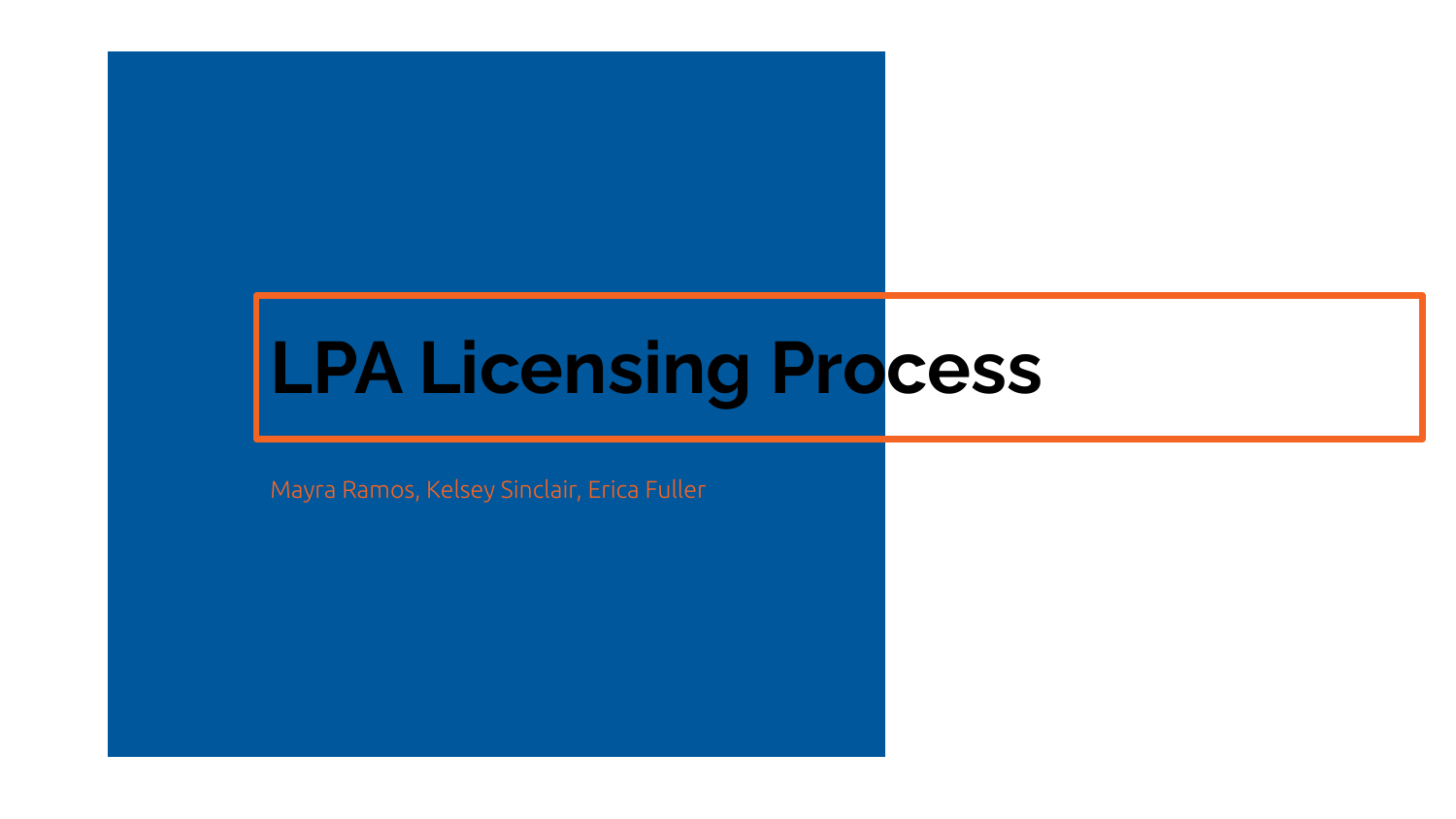## **LPA Requirements**

- A graduate degree in psychology, consisting of at least sixty (60) semester credit hours, with no more than twelve (12) hours of practicum, internship, or structured experience counted toward the total degree hour requirement.
	- NOTE: A graduate degree consisting of 42 semester credit hours, with at least 27 hours in psychology will be accepted for licensure purposes through August 31, 2021, so long as the applicant began his or her graduate program leading to the degree before August 31, 2019
- Six (6) semester credit hours of practicum, internship, or other structured experience within the graduate degree program, while under the supervision of a licensed psychologist
- Passage of the Examination for Professional Practice in Psychology (EPPP)
- Passage of the Jurisprudence Examination.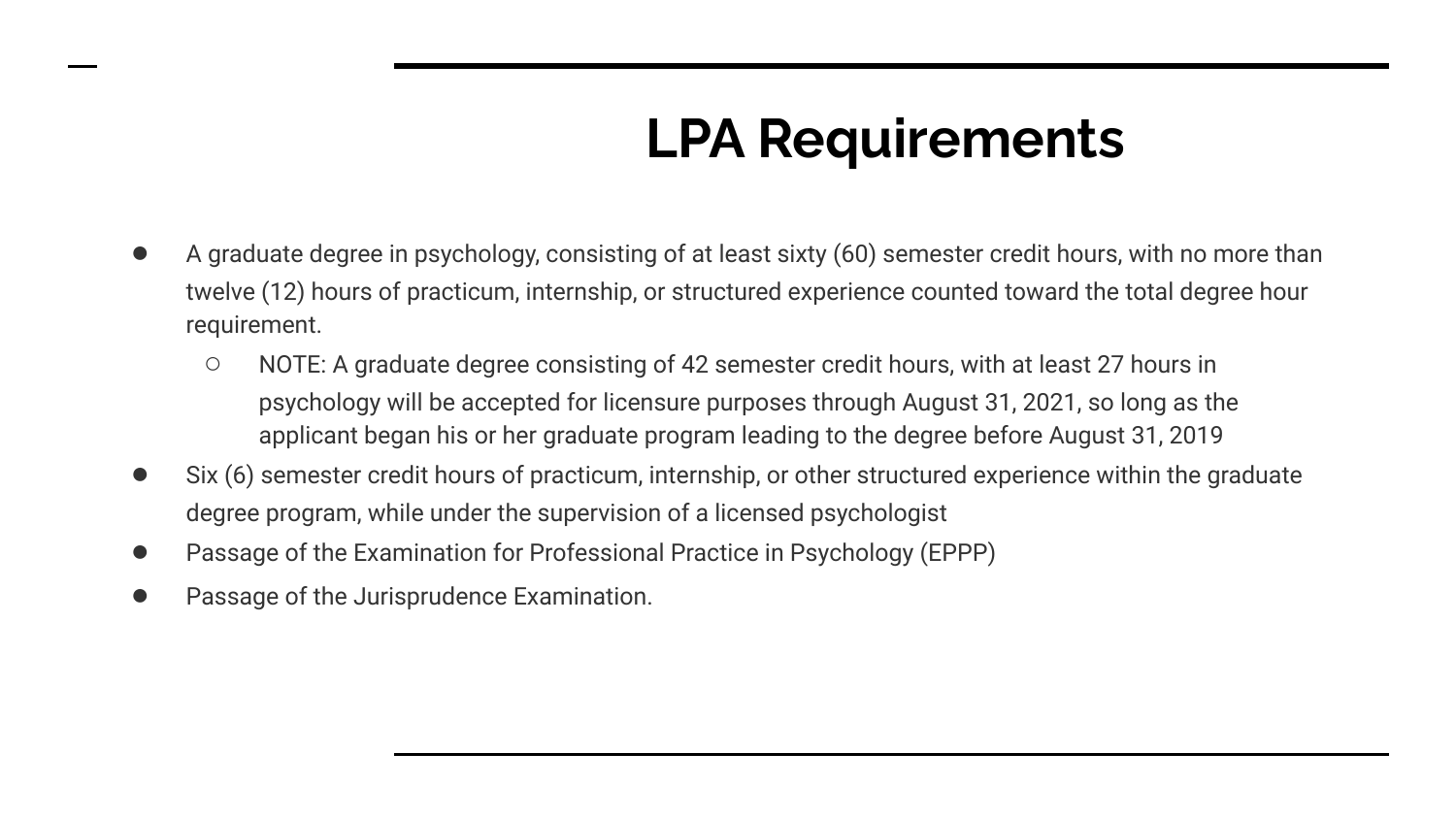## **Post-Licensure/LPA-I Requirements**

- Post Licensure
	- Practice under the direct supervision of a LP
	- Continuing education requirements
		- 20 hours/year
			- 3 hours must be in ethics
	- Audits
		- Randomized
			- 5% of licenses will be selected each month for auditing
			- Submitted through website
		- **Individualized** 
			- If Council suspects licensee is not meeting requirements

- LPA-I
	- 3,000 supervised hours (post-grad)
		- 24-48 consecutive months
		- Not more than three placements
	- Apply for independent practice authority to the Board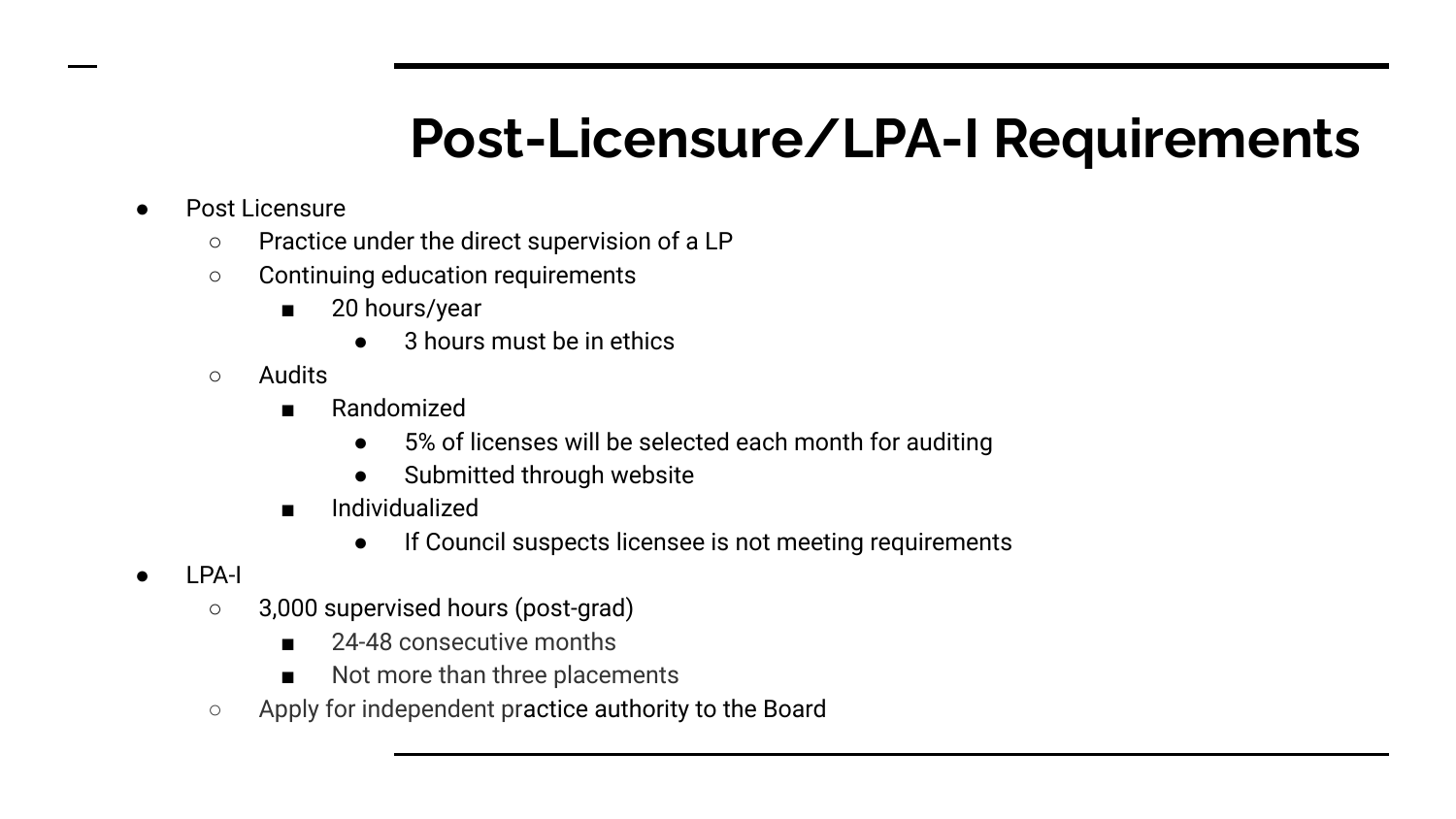### **Cost Breakdown**

- **Application Fee** 
	- Licensed Psychology Associate \$325
	- Pre-licensure Criminal History Evaluation \$150
	- Fingerprint \$40
	- Self-Query Report \$4
	- SHSU Transcript electronic (\$7.50) or hardcopy (\$10)
- **Exam Fee** 
	- Examination for the Professional Practice of Psychology (EPPP) \$600
	- Jurisprudence \$39
- **Test Center Appointment Fee** 
	- Test Center Appointment Fee for EPPP- \$87.50
		- Paid at the same time as exam fee
		- Rescheduling fee \$87.50
- **● Grand Total: \$1,255**
	- *○ Note: This is not including miscellaneous/rescheduling fees*
- Renewal Fee (Biennial)
	- Licensed Psychological Associate \$238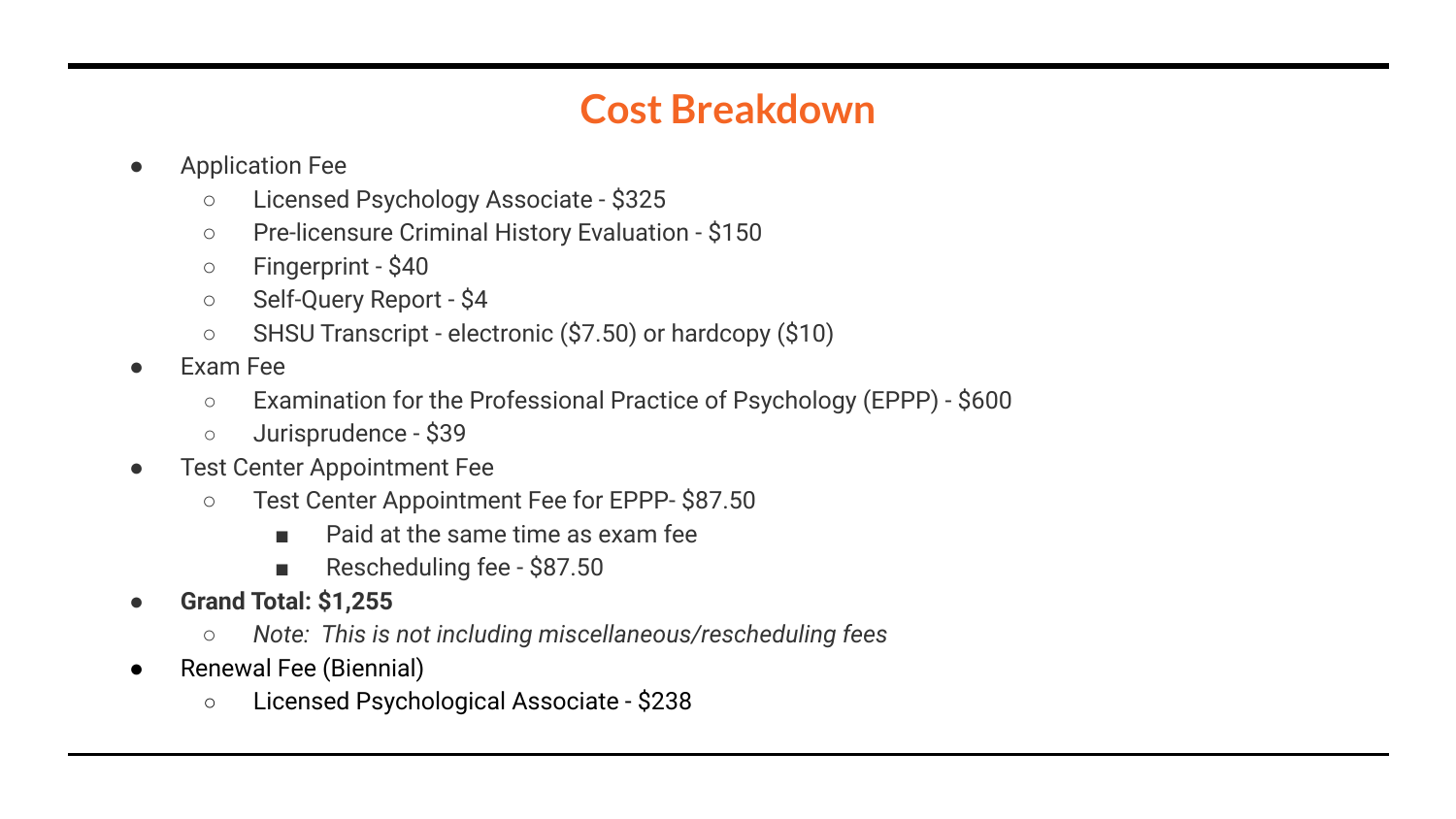### **Checklist and Licensure Process**

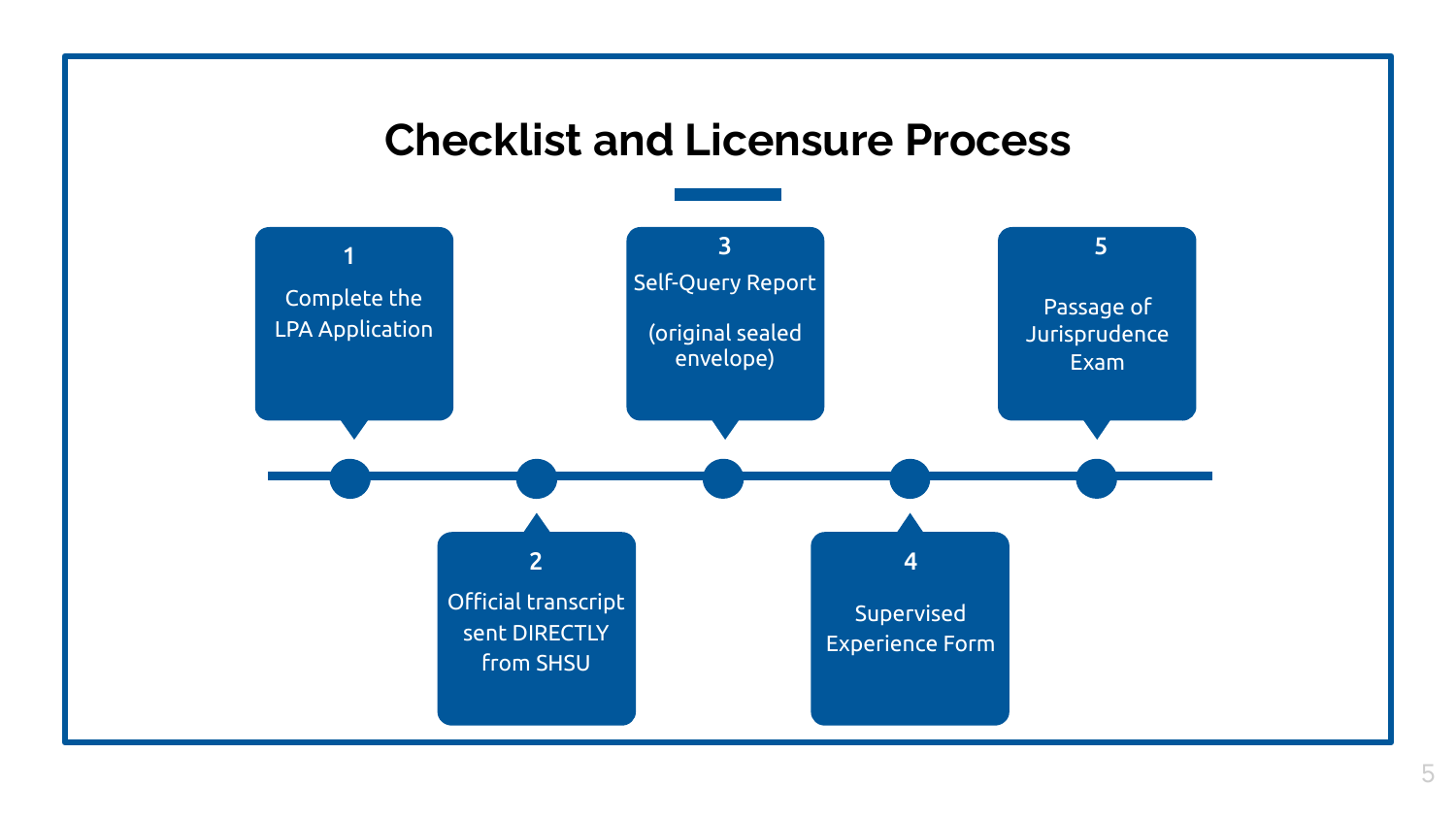### **Checklist and Licensure Process**

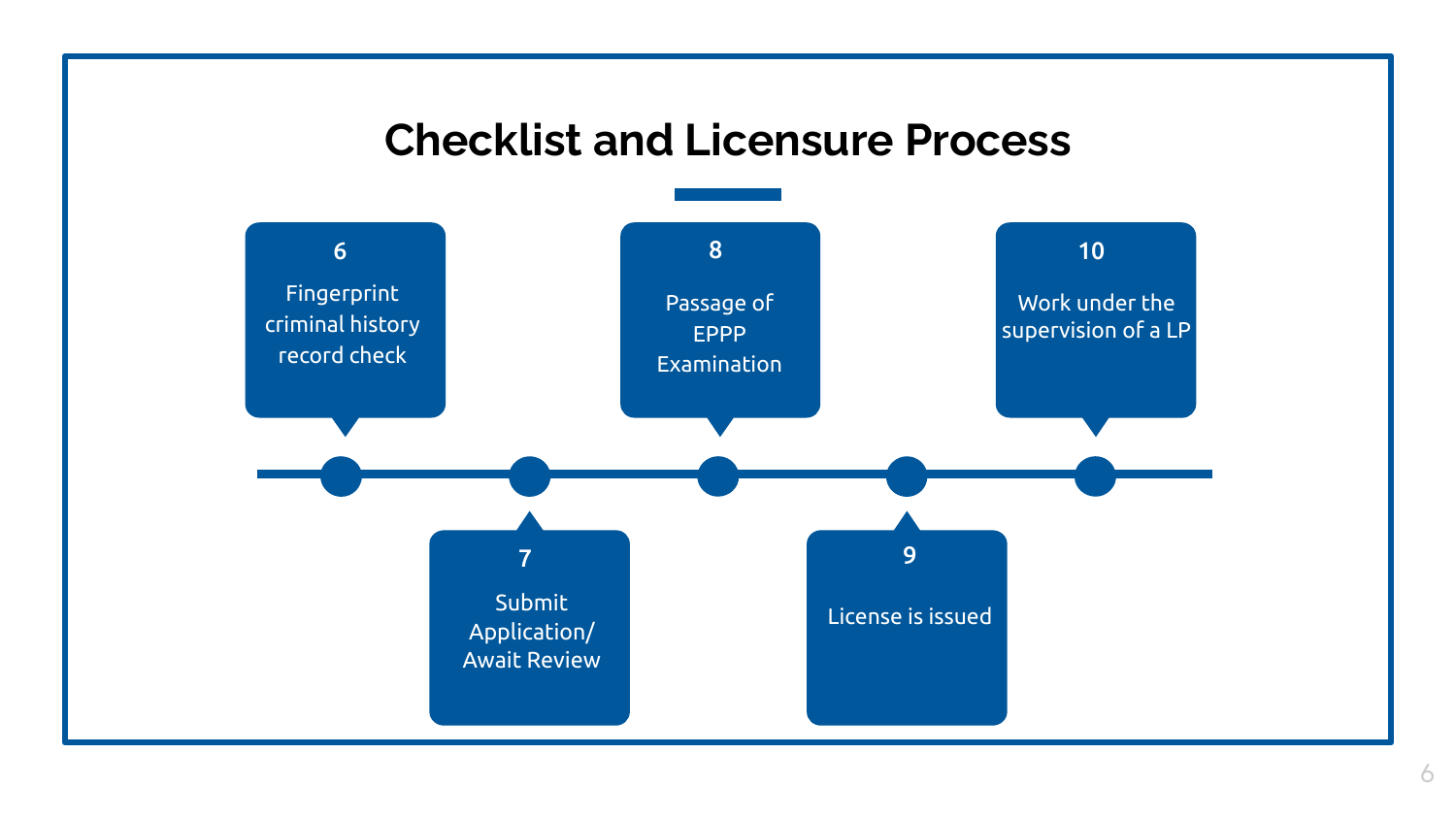## **Jurisprudence Exam**

| <b>Practice</b><br>Administration                                      | <b>Board Composition</b><br>and Procedures                  | Complaint,<br>Disciplinary, and<br><b>Rehabilitation</b><br><b>Procedures</b> |
|------------------------------------------------------------------------|-------------------------------------------------------------|-------------------------------------------------------------------------------|
| Licensing<br><b>Requirements and</b><br><b>Specialty Certification</b> | <b>Professional Practice</b><br><b>Rules and Guidelines</b> | <b>Research Practices</b><br>&<br><b>Supervision</b><br><b>Guidelines</b>     |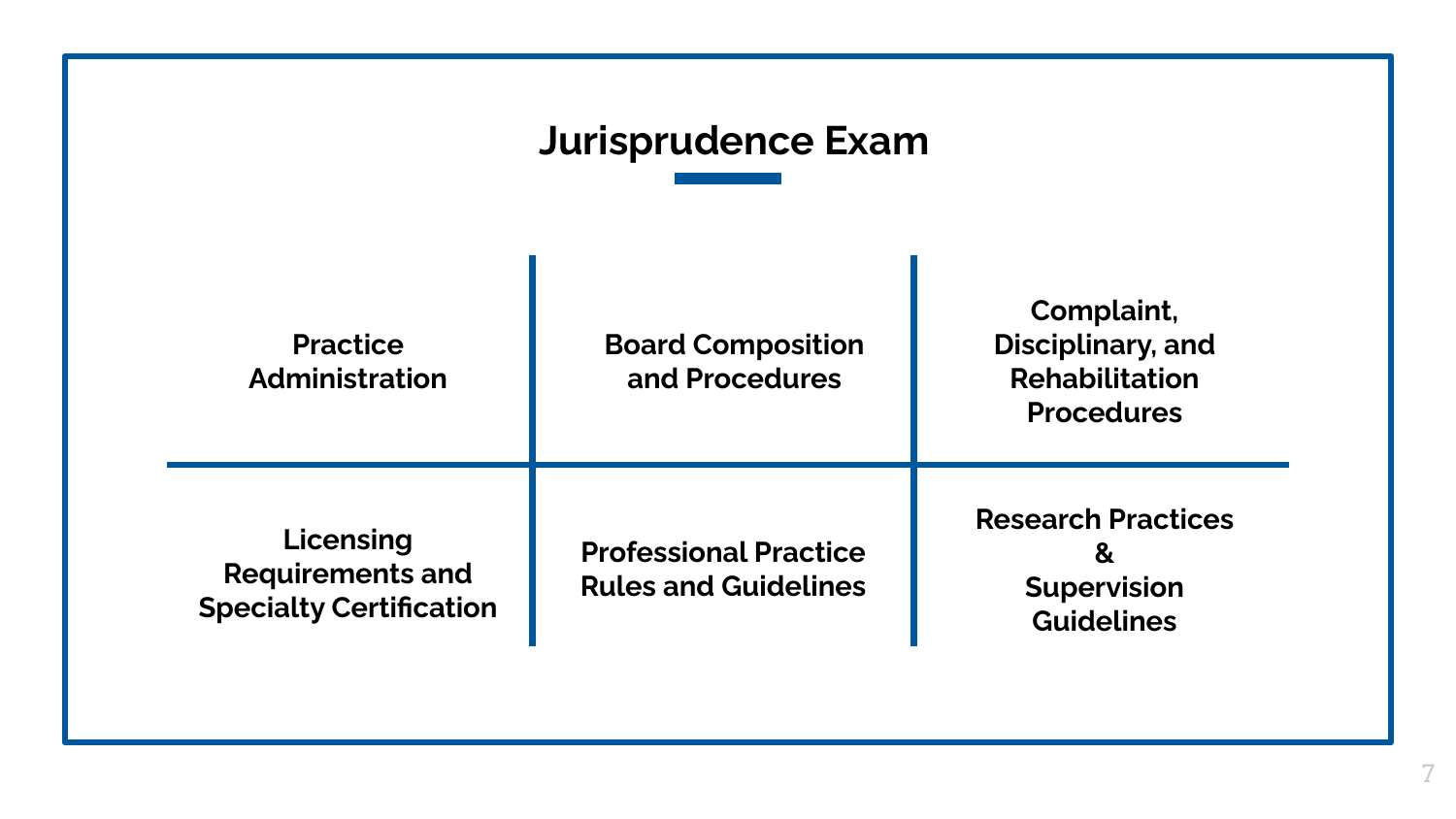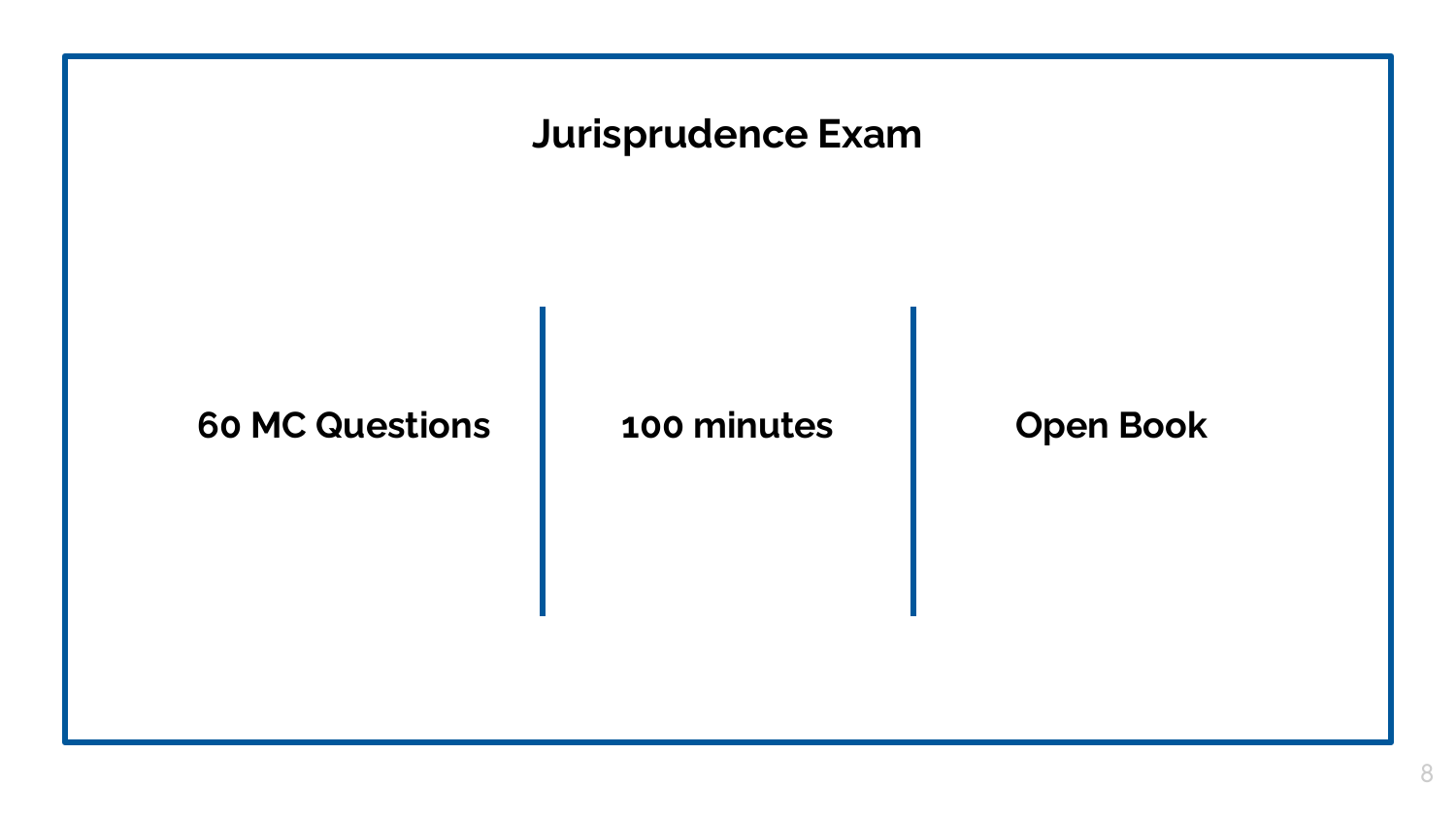# **EPPP**

- 225 MC questions
- 4 hours and 15 minutes to complete the exam
	- Roughly one minute per question
- Results are immediately available
- Scaled scores range from 200-800
	- The minimum acceptable score is 500
- If you fail, you are able to immediately re-apply to take the exam
	- Maximum allowed is 4 times in any 12-month period\*

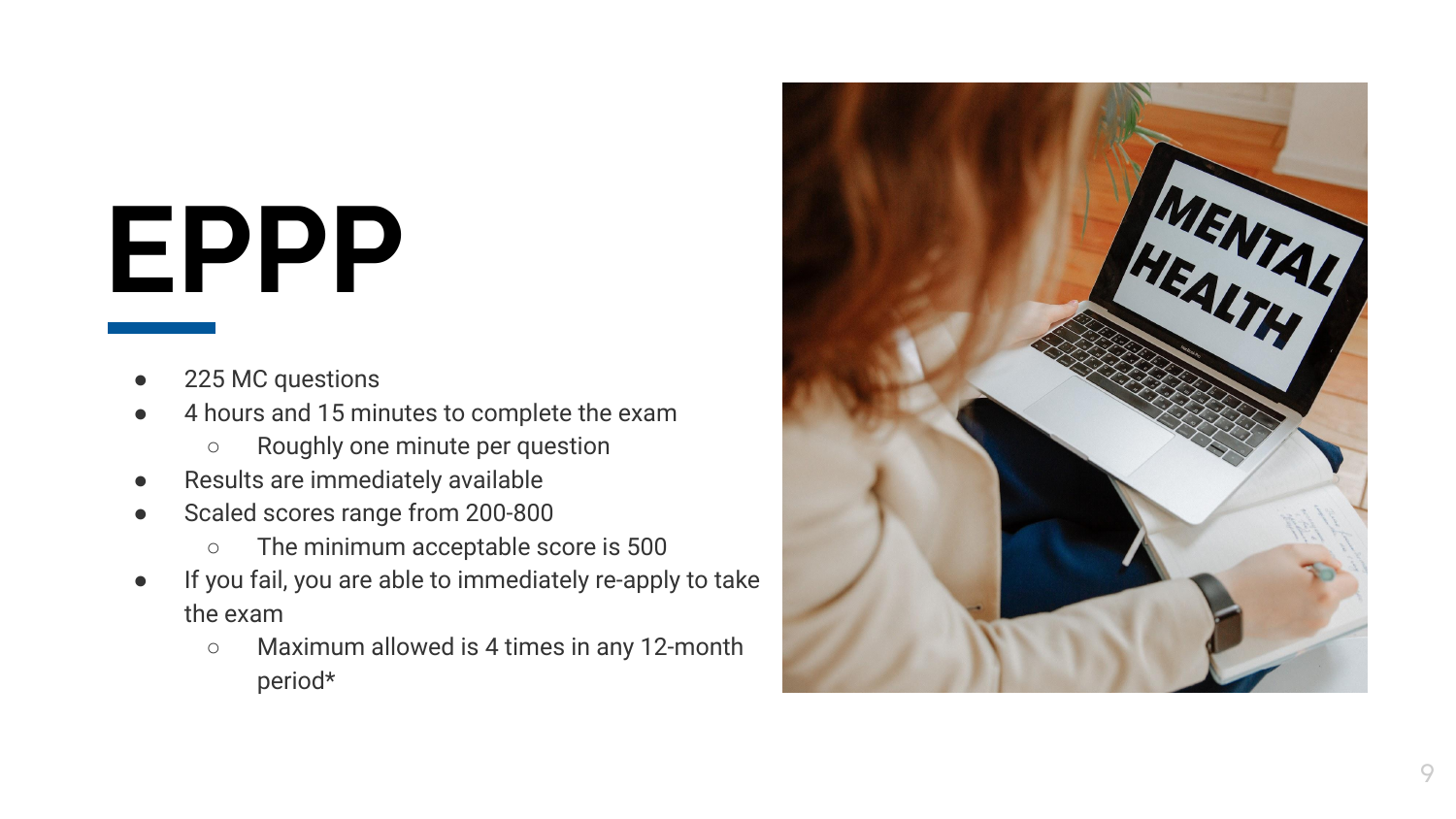# **What if I fail the EPPP?**

Council rule §882.6.

- **•** Limitation on Number of EPPP Attempts
	- No more than **three** times
		- Automatic denial of an application after third attempt
			- Applicants whose application is denied may reapply for licensure
				- Cannot sit for the EPPP again until the applicant has submitted a **detailed study plan designed to address the known or suspected areas of deficiency**
				- The study plan **must be approved by the relevant member board before authorization** for retake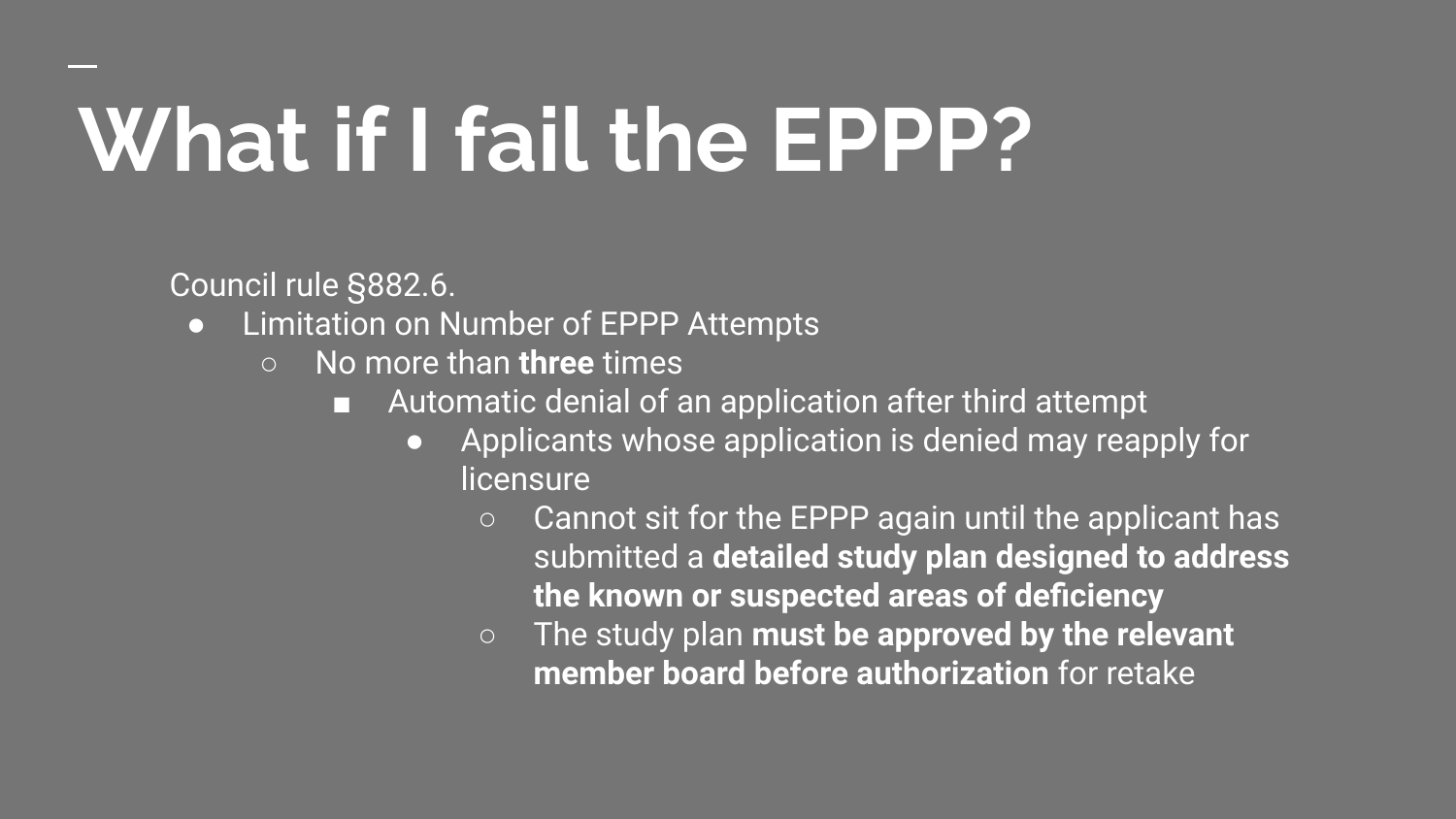



#### **Biological Bases of Behavior** 10%



#### 13% **Cognitive-Affective Bases of Behavior**



#### 11% **Social and Cultural Bases of Behavior**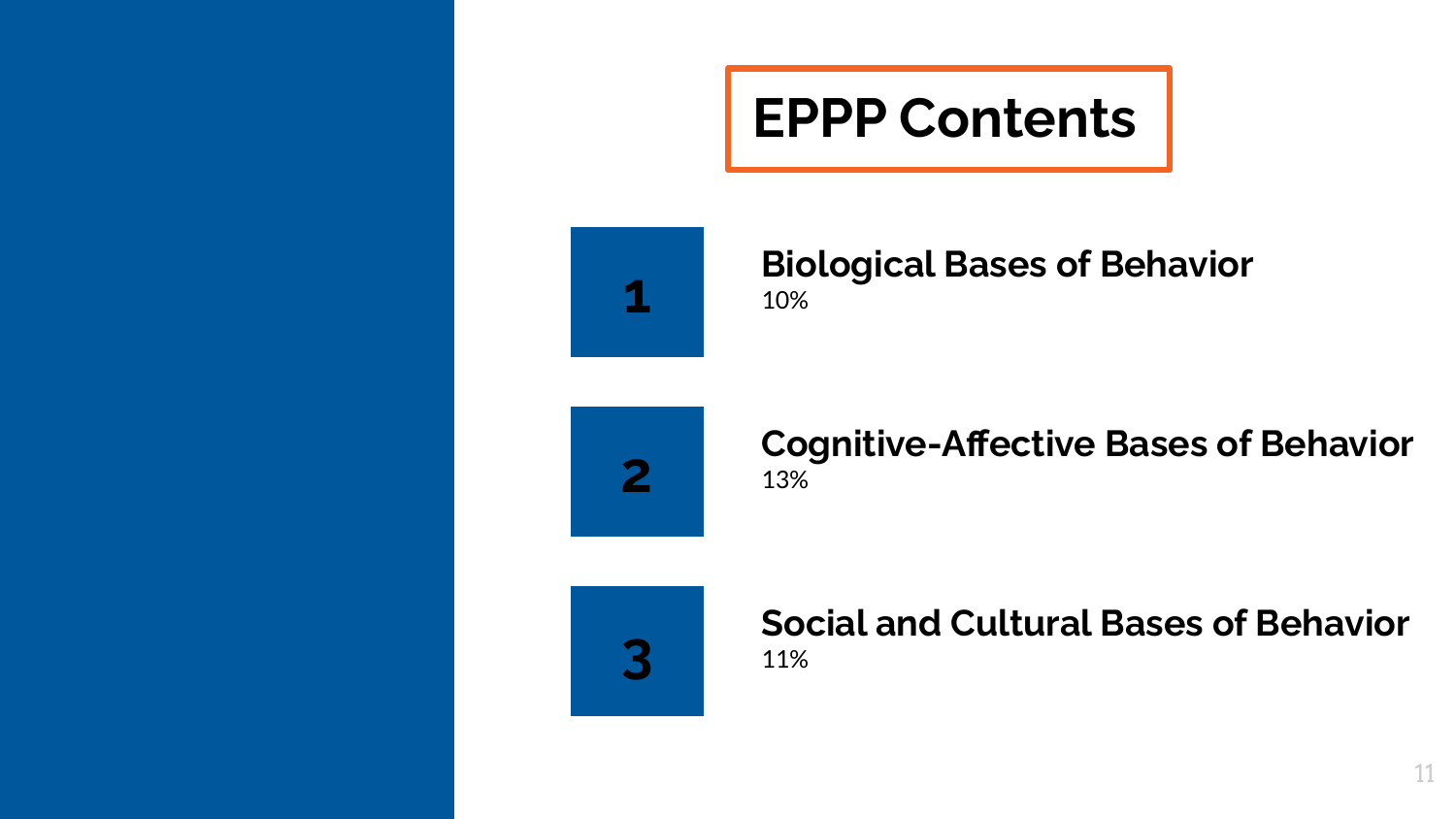## **EPPP Contents**



#### **Growth and Lifespan Development** 12%



#### 16% **Assessment and Diagnosis**



15% **Treatment, Intervention, Prevention, and Supervision**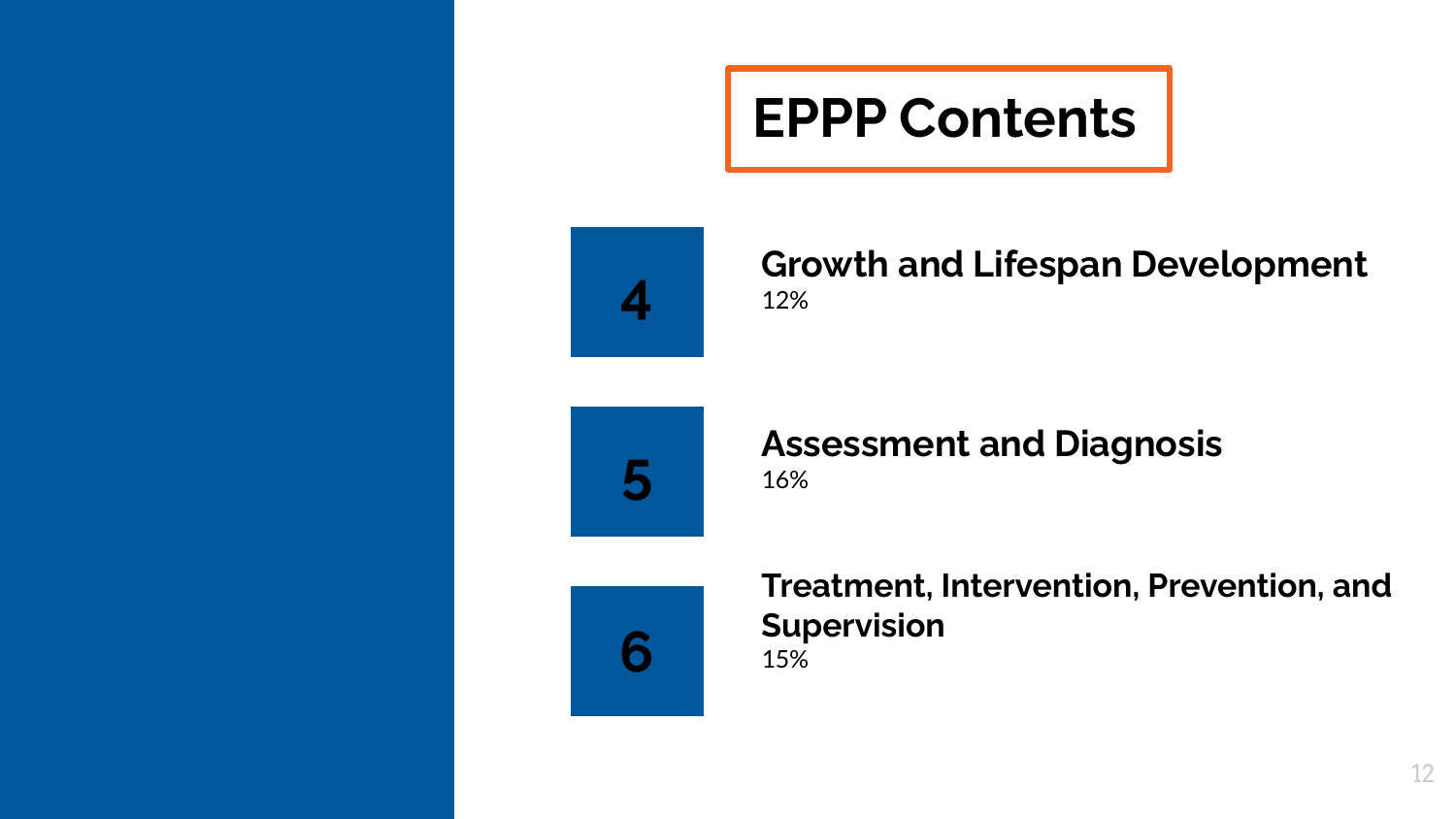



#### **Research Methods and Statistics** 7%



#### 16% **Ethical/Legal/Professional Issues**



#### **Pilot Questions**

50/225 items are not scored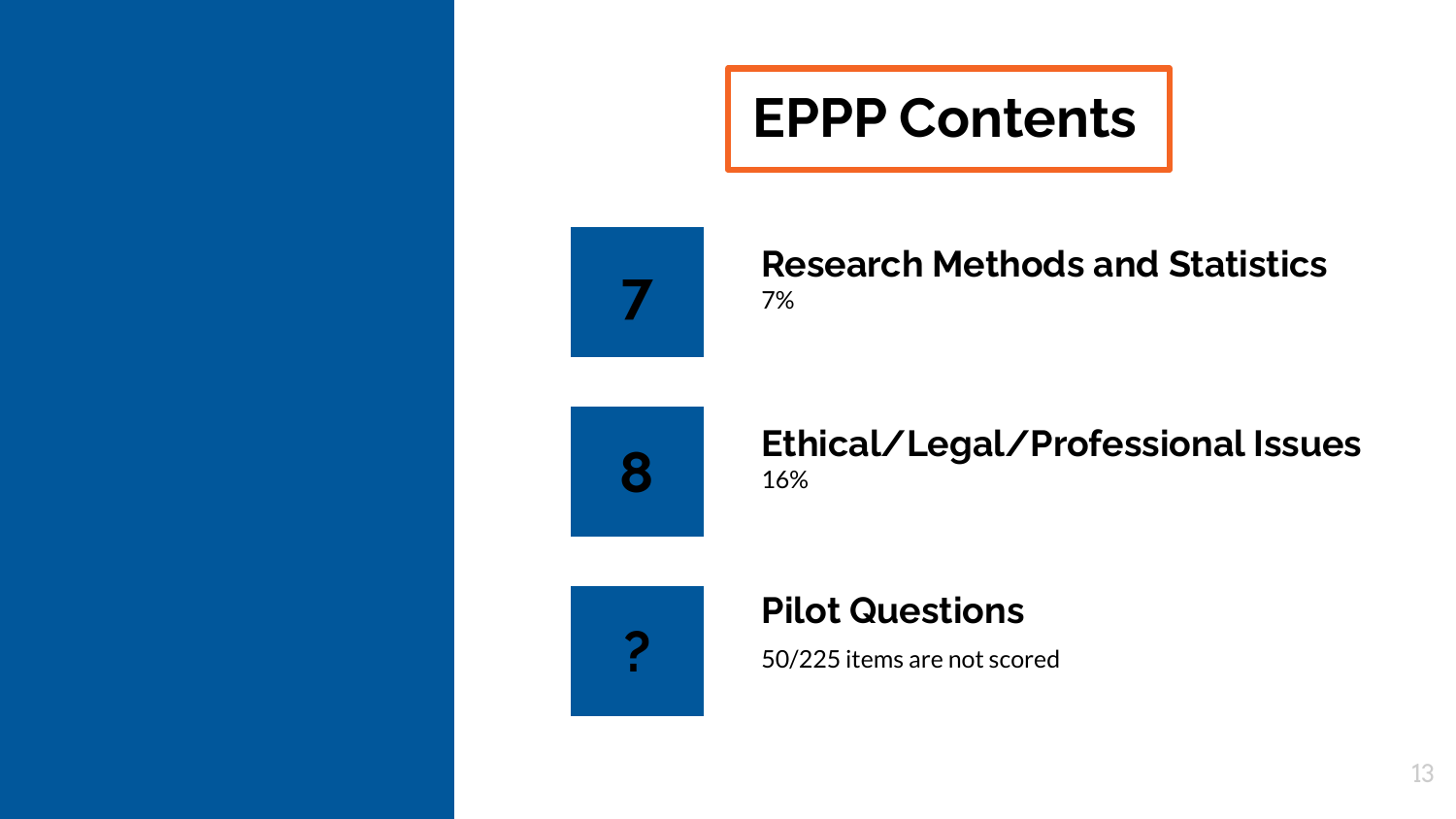## **Study Resources**

#### **Academic Review**

For you if:

- like to study alone
- have received a degree within the last 2-3 years
- visual learners
- study anywhere at any time

Prices depend on your subscription preference

#### **PsychPrep**

Package includes:

- study materials
- online tests
- weekend workshops
- 15-week seminar and/or comprehensive audio
- study strategies package
- individualized expert feedback and study plan

#### **AATBS**

They offer a pass guarantee!

- 3-month prep extension for free Offer:
	- comprehensive EPPP content
	- test-taking strategies
	- live online instructor-led sessions
	- personalized one-on-one coaching

Subscription-type thing. They have a "Quick Study Bundle" under \$1,000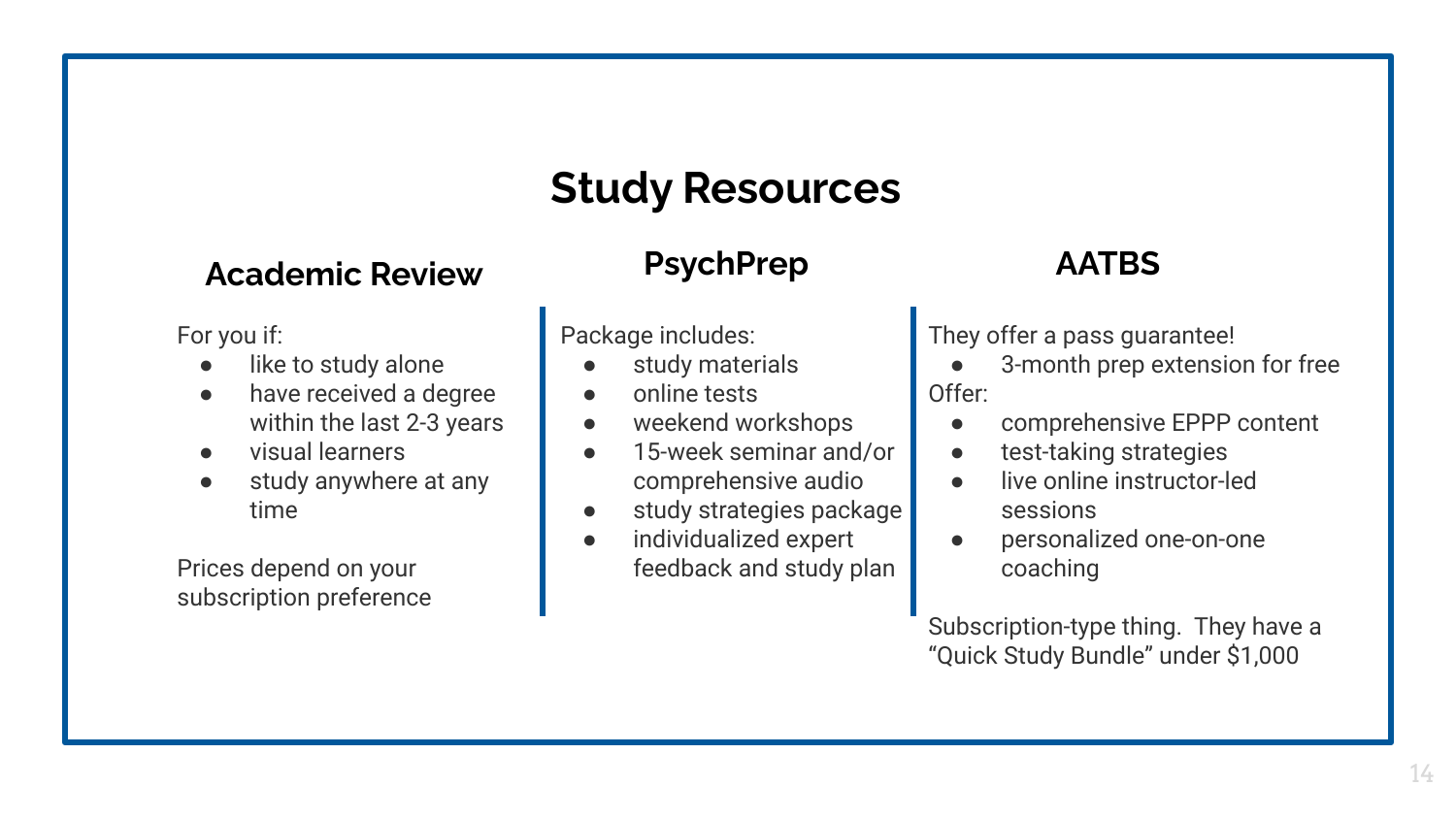## **EPPP Upcoming Changes**

- **EPPP Part 2 Skills** 
	- 170 items
		- 130 scored
		- 40 pre-test iems
	- Passing score: 500
	- 6 Domains
		- Scientific Orientation to Practice (6%)
		- Assessment and Intervention (33%)
		- Relational Competence (16%)
		- Professionalism (11%)
		- Ethical practice (17%)
		- Collaboration, consultation, and supervision (17%)
	- Must pass Part 1 before taking Part 2
- Cost: \$450
- Beta testing ends: December 31, 2021